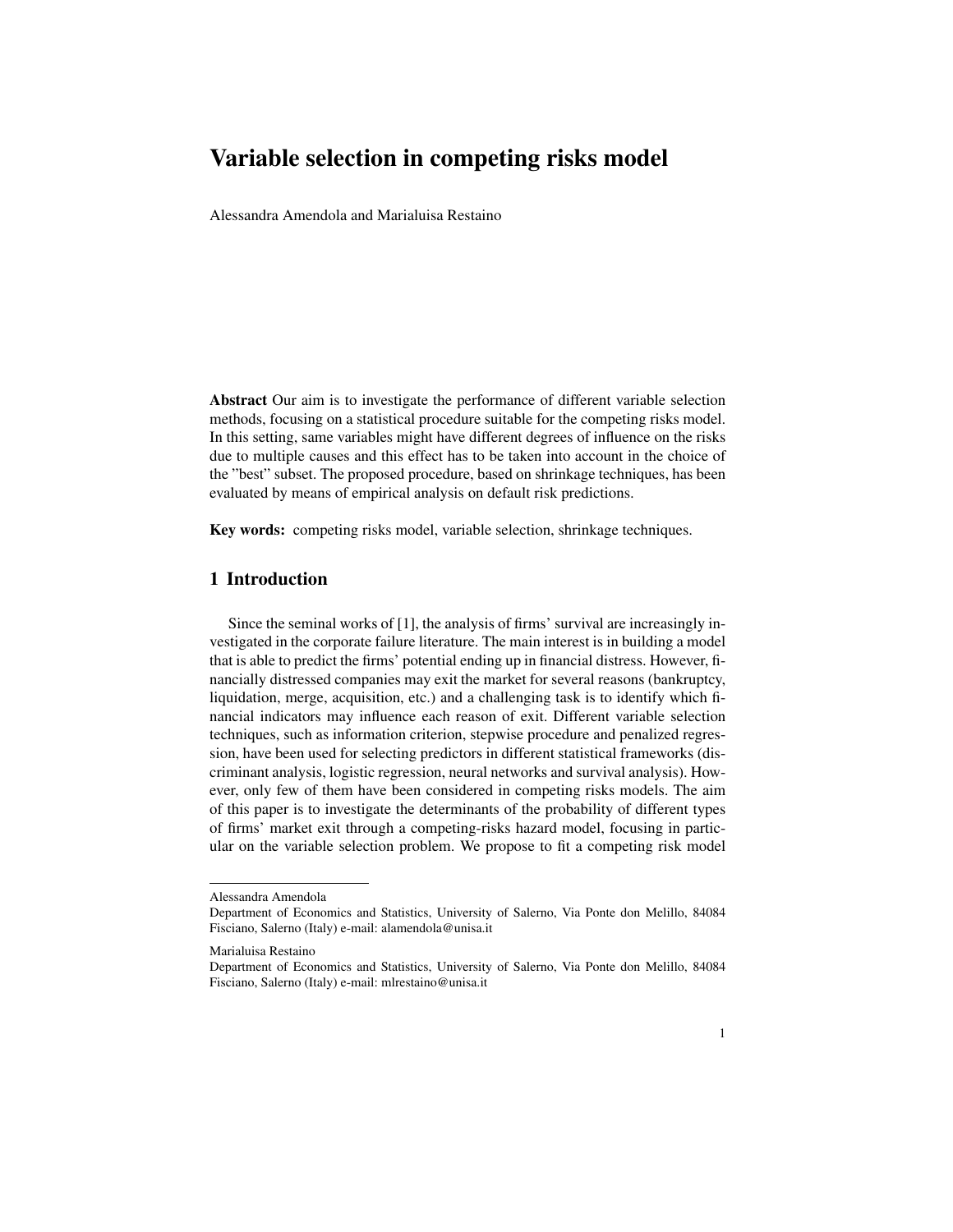by maximizing the marginal likelihood subject to a shrinkage-type penalty that encourages sparse solutions and hence facilitates the process of variable selection. The proposed approach has been compared to traditional stepwise procedure and their performance has been evaluated through an empirical analysis on a data-set of financial indicators computed from a sample of industrial firms' annual reports. The rest of the paper is structured as follows. In the next section, the statistical method is briefly reported. The empirical results are discussed in Sect. 3.

### 2 Statistical framework

Let  $T = min(\tilde{T}, C)$  be the observed time, which is the length of time from the predefined time of origin until failure  $\tilde{T}$  or censoring  $C$ , and let  $D$  be the cause of failure. The main feature of competing risks is that from a given set of *K* causes, one and only one cause can be assigned to every failure. The probabilistic aspect in modeling the competing risks is the joint distribution of  $T$  and  $D$  ([4]), which is specified through the *cause-specific hazard function*, defined as the probability of failing due to a given cause *k*, after the time point *t* has been reached. It is given by:

$$
\lambda_k(t) = \lim_{\Delta t \to 0} \frac{P[T \le t + \Delta t, D = k | T \ge t]}{\Delta t}, \qquad k = 1, \dots, K.
$$

Since the cause-specific hazards are identifiable and may depend on a set of covariates, a regression on them is possible. The cause-specific hazard of cause *k* for a subject *i* is given by:

$$
\lambda_{ik}(t|Z_{ik}) = \lambda_{k,0}(t) \exp{\{\underline{\beta}_k^T Z_{ik}(t)\}},
$$
\n(1)

where  $\lambda_{k,0}(t)$  is the *baseline cause-specific hazard* of cause *k* which is not necessary to be explicitly specified,  $Z_{ik}(t)$  is a vector of covariates for individual *i* specific to *k*type risk at time *t*, and the vector  $\underline{\beta}_k$  represents the regression coefficients of cause *k* to be estimated. Since the same variables could have different effects on the different risks, it is reasonable to assume that for each  $k \underline{\beta}_k$  is independent of each other. In order to have an estimate of the coefficients' vector, we build the partial likelihood, using the same procedure available in univariate Cox Proportional Hazard Model ([3]). Let  $0 < t_{1k} < t_{2k} < \cdots < t_{uk}$  be ordered distinct time points at which failures of any causes occur for the risk *k*. Assume that only one failure can happen at each failure time, i.e. there are no tied failure times in the data. The partial likelihood for specific hazard *k* is given by:

$$
L_k(\underline{\beta}_k) = \prod_{i=1}^{n_k} \frac{\exp\{\underline{\beta}_k^T \underline{Z}_{ik}(t_{ik})\}}{\sum_{l \in R(t_{ik})} \beta_k^T \underline{Z}_{lk}(t_{lk})},
$$

where  $n_k$  is the number of individuals in specific hazard *k*, and  $R(t_{ik}) = \{l | t_{lk} \ge t_{ik}\}\$ is the set of individuals at risk at time *tik*. The overall partial likelihood function is: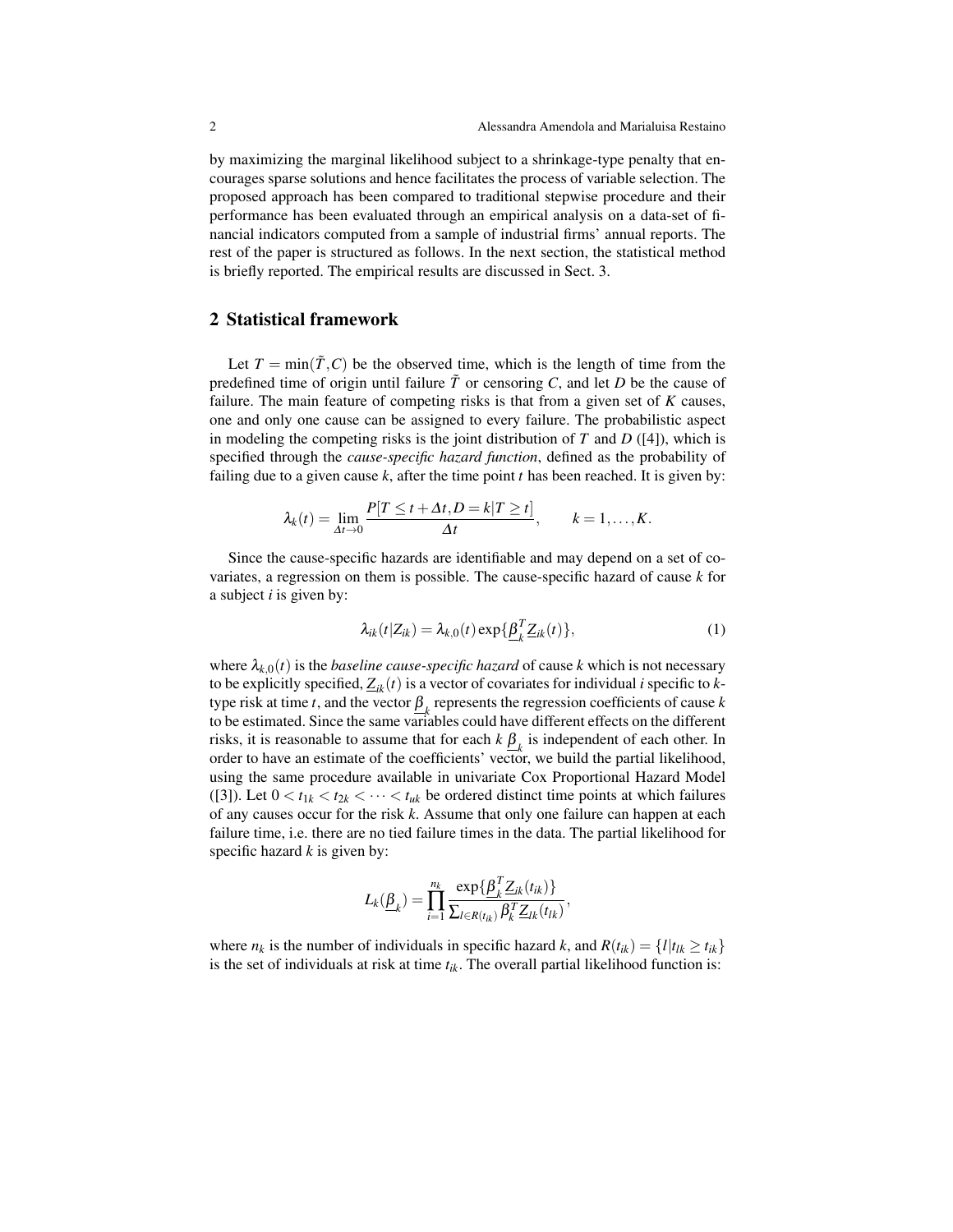Variable selection in competing risks model 3

$$
L(\underline{\beta}_1, \dots, \underline{\beta}_K) = \prod_{k=1}^K L_k(\underline{\beta}_k). \tag{2}
$$

Since not all the covariates may contribute to the prediction of survival outcomes, the problem of interest is to identify the subset of variables that are significantly associated with each failure type. Our aim is to investigate this problem by extending the lasso technique in the competing risks model. Based on [5], the lasso for the failure *k* is given by:

$$
\hat{\underline{\beta}}_k = \underset{\underline{\beta}_k}{\text{argmax}} \log L_k(\underline{\beta}_k) = \underset{\underline{\beta}_k}{\text{argmax}} \sum_{i}^{n_k} \left[ \exp[\underline{\beta}_k^T \underline{Z}_{ik}(t_{ik})] - \log \sum_{l \in R(t_{ik})} \exp[\underline{\beta}_k^{\prime} \underline{Z}_{lk}(t_{lk})] \right]
$$

subject to  $||\underline{\beta}_k||_1 \le \rho_k$ , where  $||\underline{\beta}_k||_1 = |\beta_k^1| + |\beta_k^2| + \cdots + |\beta_k^p|$  $|k|$ <sup>p</sup> is the  $L_1$  norm of the coefficients vector  $\underline{\beta}_k$  for the failure cause *k*, and  $\rho_k$  is the tuning parameter which quantifies the magnitude of the constraints and determines the number of coefficients estimated as zero in the model. The lasso estimation in presence of all failures is given by:

$$
(\hat{\underline{\beta}}_1,\ldots,\hat{\underline{\beta}}_K) = \underset{\underline{\beta}_k}{\text{argmax}} \log L(\underline{\beta}_1,\ldots,\underline{\beta}_K)
$$

subject to  $||\underline{\beta}_k||_1 \leq \rho_k$  for  $k = 1, ..., K$ . In this case, a different tuning parameter for each type of failure has been considered.

## 3 Empirical results

The empirical analysis is performed on a data set of Italian firms operating in the building sector in the period  $2004-2009<sup>1</sup>$ . As competing risks we consider three different mutually exclusive states of exit from the market: bankruptcy, voluntary liquidation and inactivity<sup>2</sup>. From the overall population of active and financially distressed firms, we select a sample of  $n = 1462$  firms, based on the geographical distribution of the industrial firms within the region. The final sample consists of 221 companies that went bankrupt, 129 that had entered voluntary liquidation, 228 inactive and 884 active firms. The sample is divided into two parts: *in-sample set*, used for the classification ability, in order to determine how accurately a model classified businesses, and *out-of-sample set*, used for prediction accuracy. Two predictions' windows are considered: 1-year ahead and 2-years ahead.

We perform competing risks models, in which variables are selected by the lasso and the classic stepwise approach, in order to investigate and compare their performance. Then we also investigate the effect of some strategic factors on the probability of exit the market for different reasons and compare the determinants of

<sup>&</sup>lt;sup>1</sup> The information on individual firms and on their financial information are obtained from the Amadeus database, provided by Bureau van Dijk.

<sup>&</sup>lt;sup>2</sup> The last state includes those firms that exit the database, but it is unknown the reason for the exit.